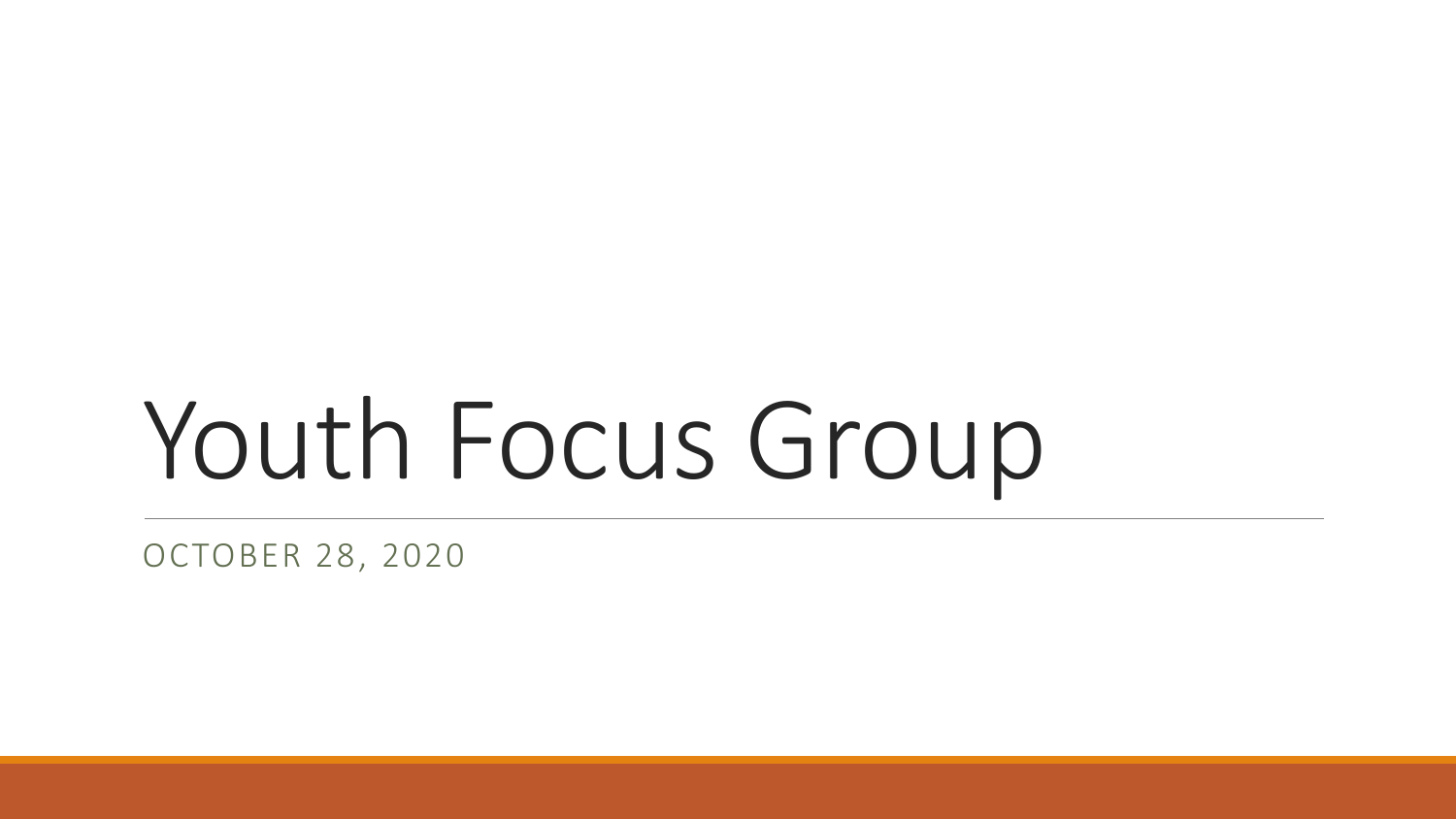# Major Themes

•Mental Health is a major concern for youth

- •Youth cope with mental health problems through substance use
- •Covid has made mental health worse for youth
- •With covid, more solo-use going on
- •Vaping (tobacco or marijuana) and drinking are the most often used substances
- •Substance use is not limited to a certain youth demographic it is widespread and normalized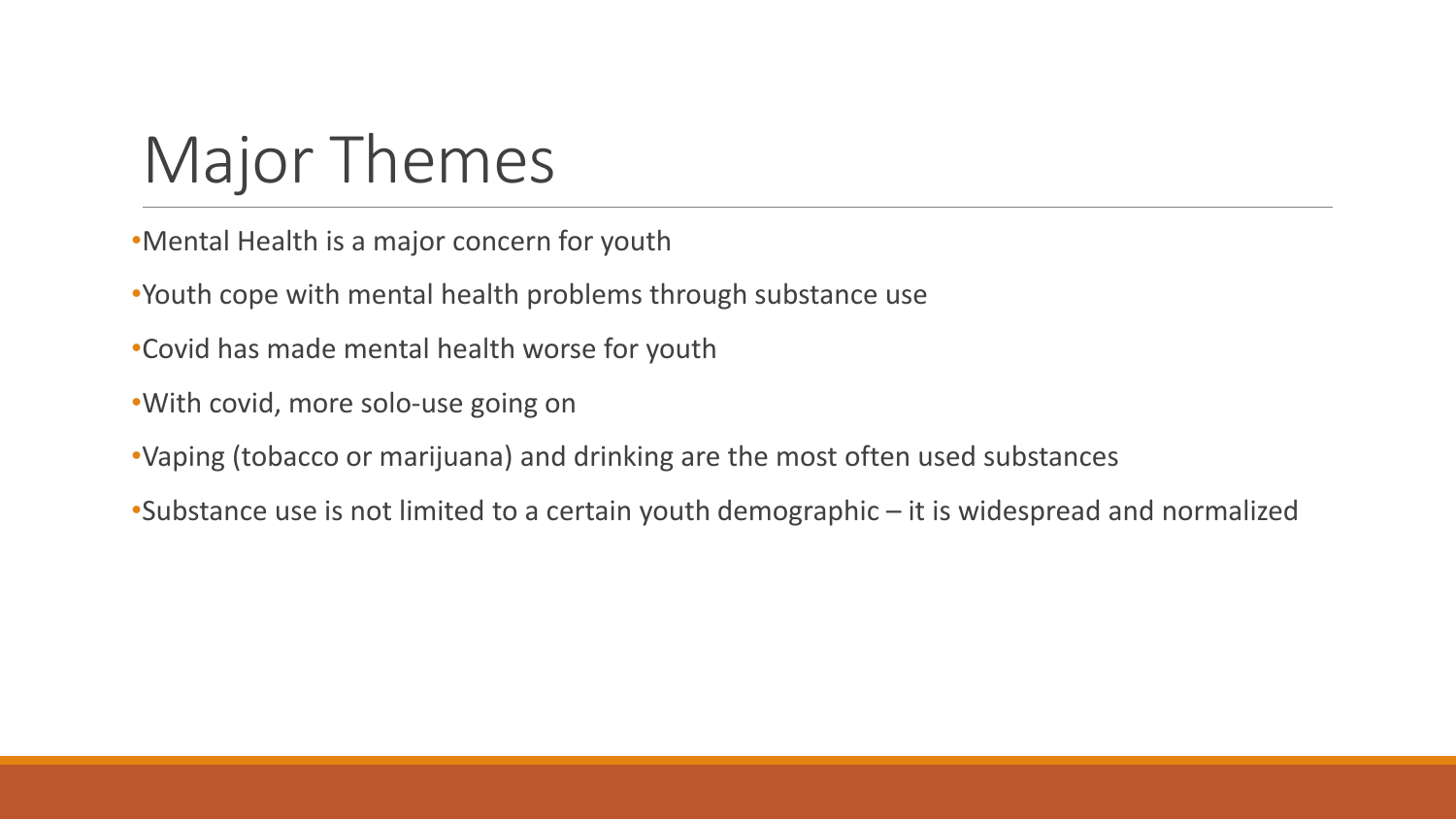### Substances

Alcohol

- Get it directly from parents ("cool" parents) or steal from parents
- Older siblings or friends buy it for them

Marijuana

- Marijuana is extremely easy to get. Easier to get than vape.
- People share vapes when someone doesn't have one.

## Prescription Drugs

• Hear about some kids doing it, but not super common.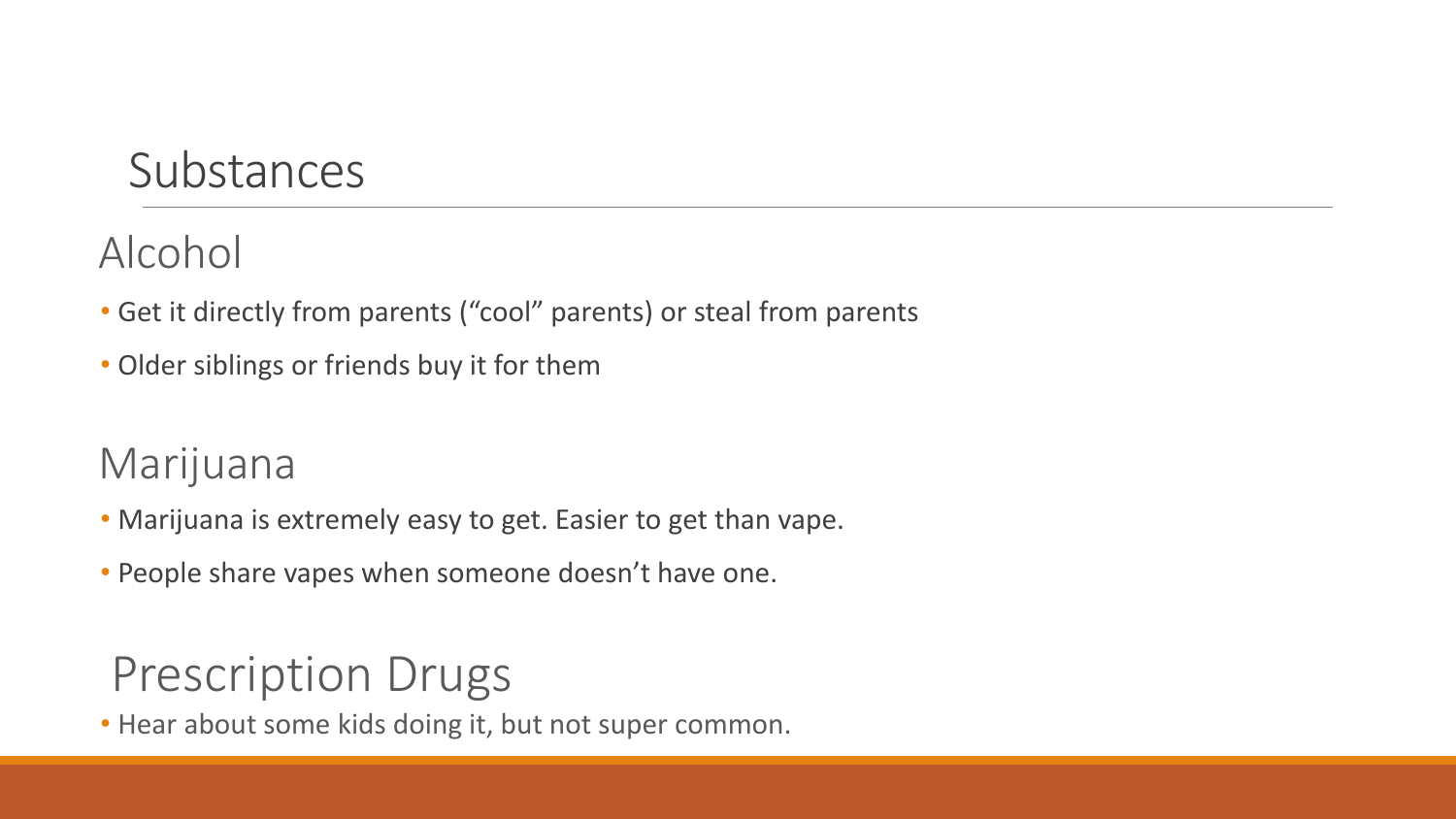#### **Consequences**

- Youth don't see much being done at school to prevent substance use. Half-hearted attempts; feel teachers have given up
- Youth aren't particularly scared of getting caught. Athletes may be more so, but coaches sometimes give them more leniency.
- It's not hard to get away with substance use, especially outside of school.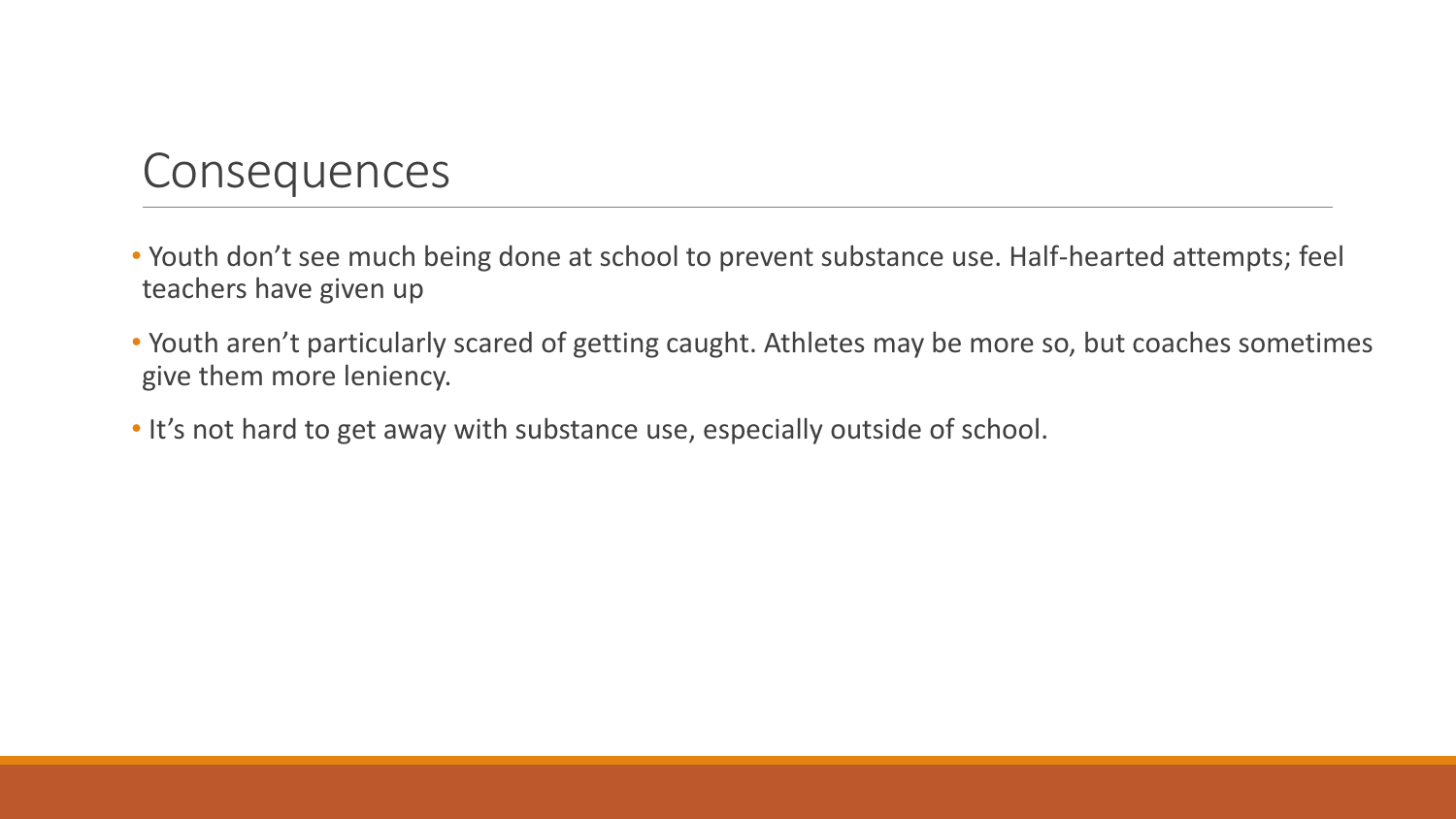## Influence & Peer Pressure

• Peers, friends

- Entertainment, shows, music encourage you to have the best time you can possible have. Don't let any moment of your life "go to waste," so that's why kids do stuff – "sieze the day"
- Older siblings are influencers, especially if they are popular in school.